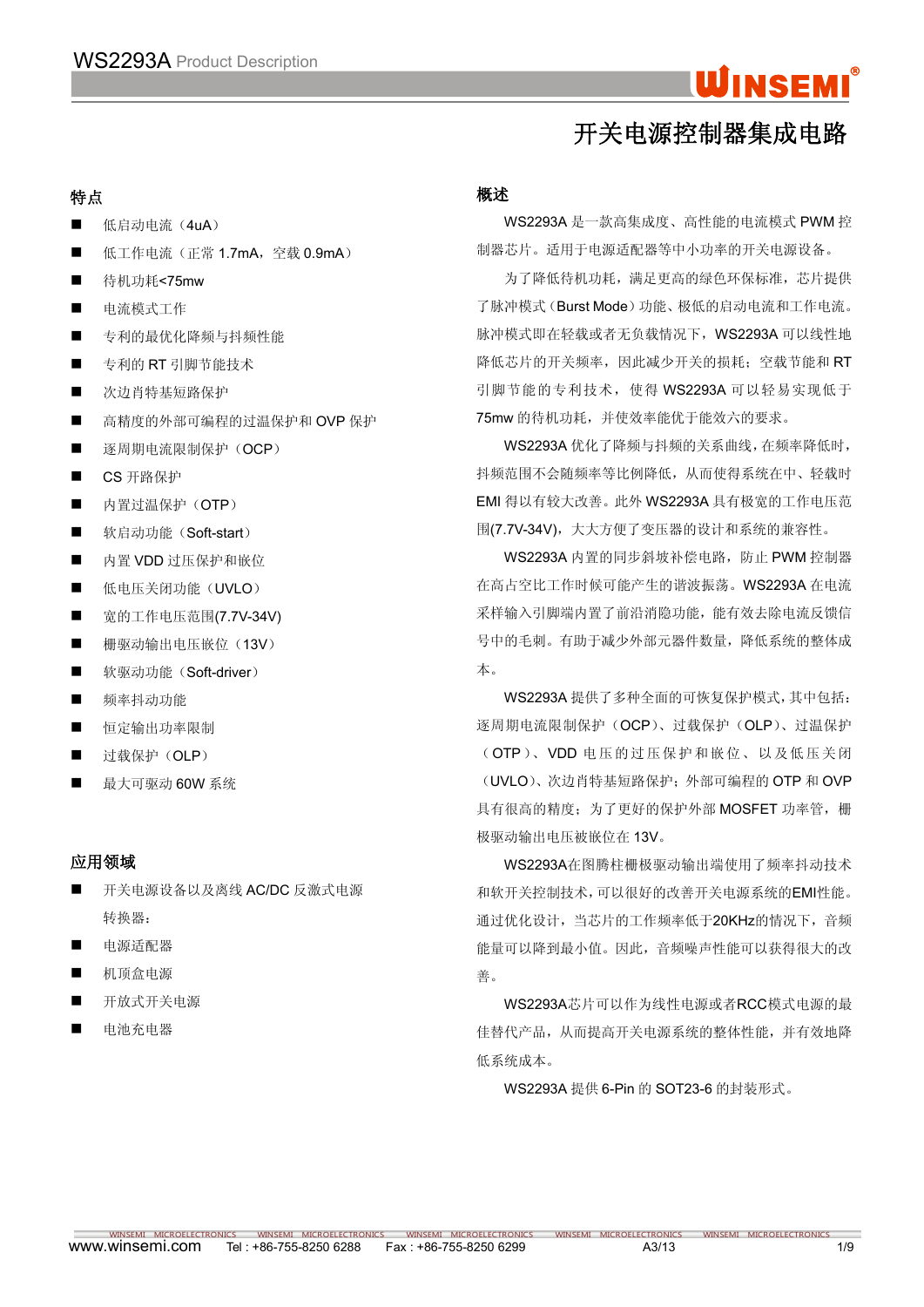## WS2293A Product Description

## 典型应用图





备注: 虚线框中的 diode、zener 和 NTC 电阻为可选元件, 用于外部可编程的 OTP 和 OVP。

## 引脚定义与器件标识

WS2293A 提供了 6-Pin 的 SOT23-6 封装, 顶层如下图所示:



| 2293A: Product Code |  |
|---------------------|--|
| X: 产品编码             |  |
| YM: 生产日期            |  |
| XX: 内部品质管控代码        |  |

### 引脚功能说明

| 引脚名          | 引脚号 | 引脚类型   | 功能说明                                        |
|--------------|-----|--------|---------------------------------------------|
| <b>GND</b>   |     | 地      | 地                                           |
|              |     |        | 反馈输入引脚。其输入电平值与4脚的电流侦测值共同确定 PWM 控制信号         |
| FB.          | 2   | 反馈输入   | 的占空比。如果 FB 端的输入电压大于某个设定的阈值电压, 则内部的保护        |
|              |     |        | 电路会自动关断 PWM 输出。                             |
|              |     |        | 用于外部可编程的 OTP 和 OVP 设置;通过二极管和 zener 连接到辅助绕组, |
| <b>RT</b>    | 3   | 保护设定   | 可用于精确的输出过压保护(OVP); 通过连接 NTC 电阻, 可用于精确的过温    |
|              |     |        | 保护(OTP); 不用时可悬空                             |
| <b>SENSE</b> | 4   | 电流监测   | 电流监测反馈输入引脚。用于判断是否达到限流值。                     |
| VDD          | 5   | 源<br>电 | 电源                                          |
| <b>GATE</b>  | 6   | 驱动输出   | 图腾柱栅极驱动输出引脚。用于驱动外接的 MOSFET 开关管              |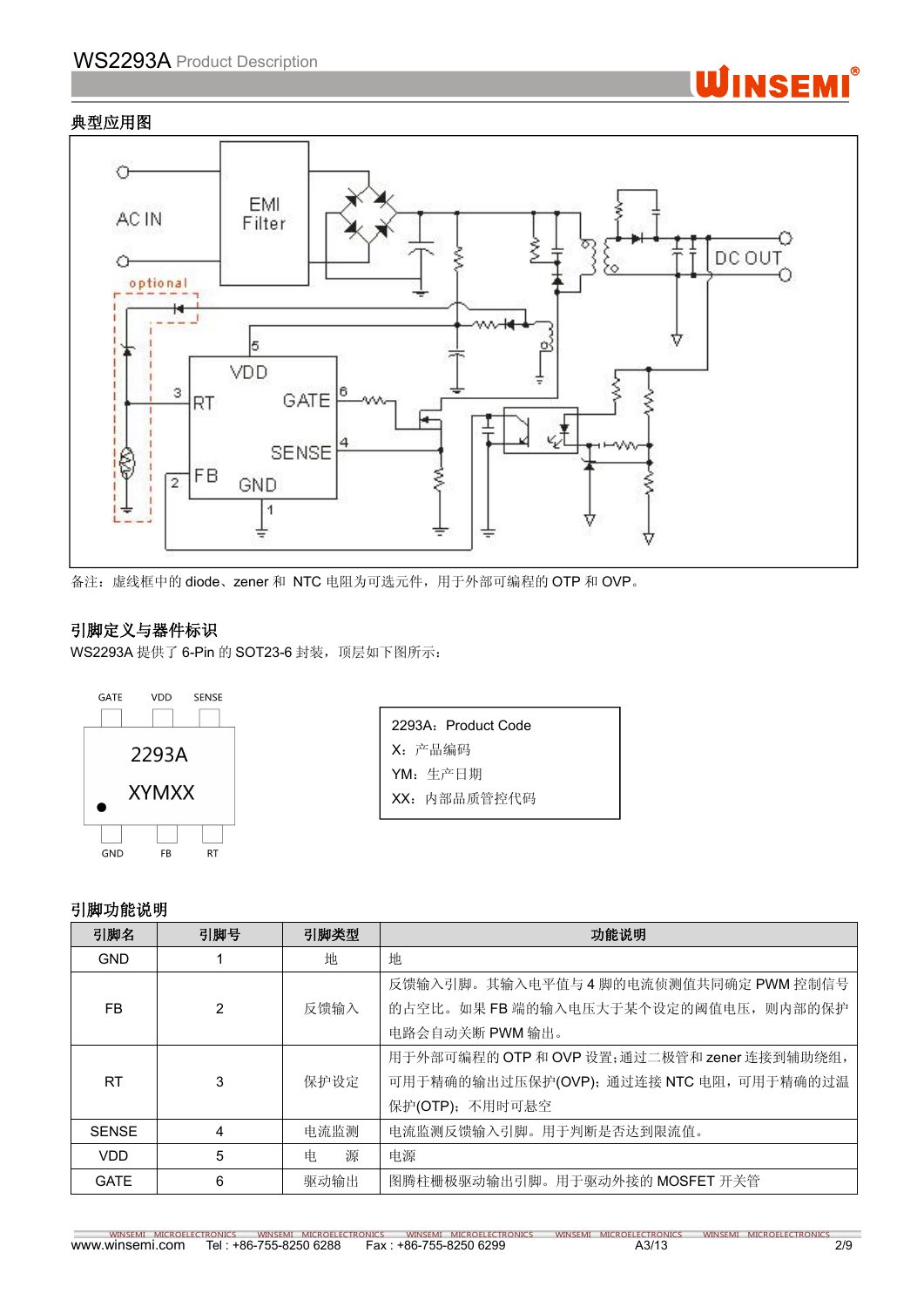

## 电路内部结构框图



### 订购信息

| $L$ $H$ $H$ $H$ $H$<br>. .                               | - - -<br>、山のふ  | $A + A$<br>1212<br>557 F<br><b>1</b> 1 1 1 1 1<br>↗<br>. |
|----------------------------------------------------------|----------------|----------------------------------------------------------|
| <b>Dh</b><br>Pin .<br>-00<br>$\sim$<br>∍.<br>b-tree<br>י | 0.000<br>– 90⊬ | $A \setminus I$                                          |

#### 推荐工作条件

| 符号(symbol)   | 参数<br>(parameter) | 值 (value)  | 单位<br>(unit) |
|--------------|-------------------|------------|--------------|
| VDD          | VDD 供电电压          | $10 - 30$  |              |
| $\mathbf{H}$ | 操作温度              | $-40 - 85$ |              |

## 极限参数

| 符号(symbol)         | 参数 (parameter) | 极限值         | 单位 (unit)   |
|--------------------|----------------|-------------|-------------|
| <b>VDD</b>         | DC 供电电压        | 34.5        |             |
| $V_{FB}$           | FB 引脚输入电压      | $-0.3 - 7$  |             |
| V <sub>SENSE</sub> | SENSE 引脚输入电压   | $-0.3 - 7$  |             |
| $V_{\mathsf{RI}}$  | RI 引脚输入电压      | $-0.3 - 7$  |             |
| ТJ                 | 工作结温           | $-40 - 150$ | °C          |
| $T_{\text{STG}}$   | 保存温度           | $-55 - 150$ | $^{\circ}C$ |
| $V_{CV}$           | VDD 嵌位电压       | 35.5        |             |
| $_{\rm lcc}$       | VDD DC 嵌位电流    | 10          | mA          |

注意: 超过上表中规定的极限参数会导致器件永久损坏。不推荐将该器件工作在以上极限条件,工作在极限条件以上,可能会影 响器件的可靠性。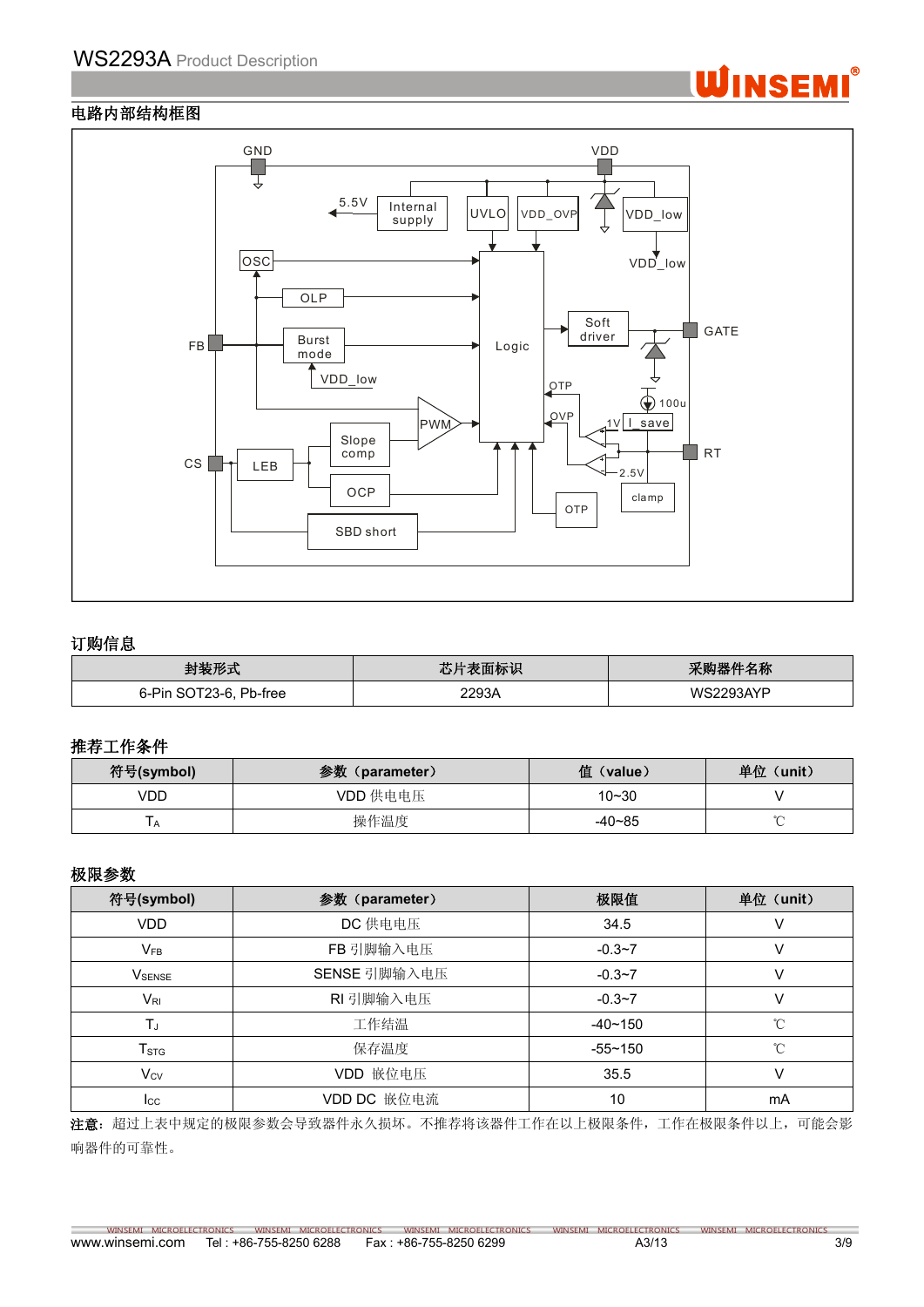

### **ESD** 参数

| 符号(symbol)     | 参数<br>(parameter) | 值<br>(value) | 单位 (unit) |
|----------------|-------------------|--------------|-----------|
| V ESD-HBM      | 人体模型              |              | K         |
| <b>VESD-MM</b> | 机器模型              | 300          |           |

## 电气特性参数

| symbol                        | parameter                                           | <b>Test condition</b>             | Min   | <b>Typ</b> | Max          | Unit       |
|-------------------------------|-----------------------------------------------------|-----------------------------------|-------|------------|--------------|------------|
| <b>Supply Voltage (VDD)</b>   |                                                     |                                   |       |            |              |            |
| VDD_OP                        | Operation voltage                                   |                                   |       |            | 34           | V          |
| UVLO_ON                       | Turn on threshold Voltage                           |                                   | 7.2   | 7.9        | 9.0          | V          |
| UVLO_OFF                      | Turn-off threshold Voltage                          |                                   | 14.0  | 15.0       | 16.0         | V          |
| I_VDD_ST                      | Start up current                                    | VDD=13V,RI=100K                   |       | 4          | 10           | uA         |
|                               | <b>Operation Current</b>                            | VDD=16V, VFB=3V                   |       | 1.7        | 2.5          |            |
| I_VDD_OP                      |                                                     | GATE with 1nF to GND              |       |            |              | mA         |
| VDD_OVP                       |                                                     |                                   |       | 34.5       |              | V          |
| VDD_Clamp                     | VDD Zener Clamp Voltage                             | IVDD=10mA                         |       | 35.5       |              | V          |
| <b>Feedback Input Section</b> |                                                     |                                   |       |            |              |            |
| V <sub>FB</sub> _Open         | VFB Open Loop Voltage                               | VDD=16V,FB open,                  | 4.3   | $5.0$      | 5.6          | $\vee$     |
| IFB_Short                     | FB Pin Short Current                                | FB Shorted to GND                 | 0.22  | 0.315      | 0.41         | mA         |
| $VTH$ $PL$                    | Power limiting FB Threshold                         | $VDD=16V$                         | 3.2   | 3.65       | 4.0          | V          |
| $T_D$ $PL$                    | Power limiting Debounce                             | VDD=16V, FB open                  | 48    | 60         | 72           | ms         |
| $Z_{FB}$ _IN                  | Input Impedance                                     | VDD=16V, FB=2V/3V, CS open        | 13    | 16.5       | 20           | kΩ         |
| <b>Current Sense Section</b>  |                                                     |                                   |       |            |              |            |
| <b>TLEB</b>                   | Leading edge Blanking Time                          |                                   |       | 330        |              | ns         |
| $T_D$ OC                      | OCP control delay                                   | GATE with 1nF to GND              |       | 70         |              | ns         |
| $VTH$ OC                      | OCP threshold                                       | $FB = 3.4V$                       | 0.690 | 0.740      | 0.790        | V          |
| Max_OC                        | Max_OCP for line comp                               | $FB = 3.4V$                       | 0.9   | 0.95       | $\mathbf{1}$ | V          |
| Vth_SBD                       | CS threshold for SBD short                          | $VDD=16V$                         |       | 2.0        |              | V          |
| Td_SBD                        | Delay of SBD short protect                          | 8 PWM cycle                       |       | 8          |              | <b>CLK</b> |
| <b>Oscillator Section</b>     |                                                     |                                   |       |            |              |            |
| Fosc                          | Frequency                                           | VDD=16V, FB=3.2V                  | 60    | 65         | 70           | khz        |
| $D_{max}$                     | Max duty                                            | VDD=16V, FB=3.2V                  | 70    | 75         | 82           | $\%$       |
| Jitter period                 |                                                     | For 65K                           |       | 4          |              | ms         |
| Jitter range                  |                                                     | For 65K                           |       | ±5         |              | $\%$       |
| Fosc BM                       | Burst mode frequency                                | VDD=16V, Fb fall from 2V to burst |       | 22         |              | khz        |
| $\Delta f$ _temp              | Frequency<br>variation<br>versus<br>temp. Deviation | TEMP = -20 to 85 $\degree$ C      |       | 5          |              | $\%$       |
| $\Delta f\_VDD$               | Frequency variation versus VDD                      | $VDD = 12$ to 25V                 |       | 5          |              | $\%$       |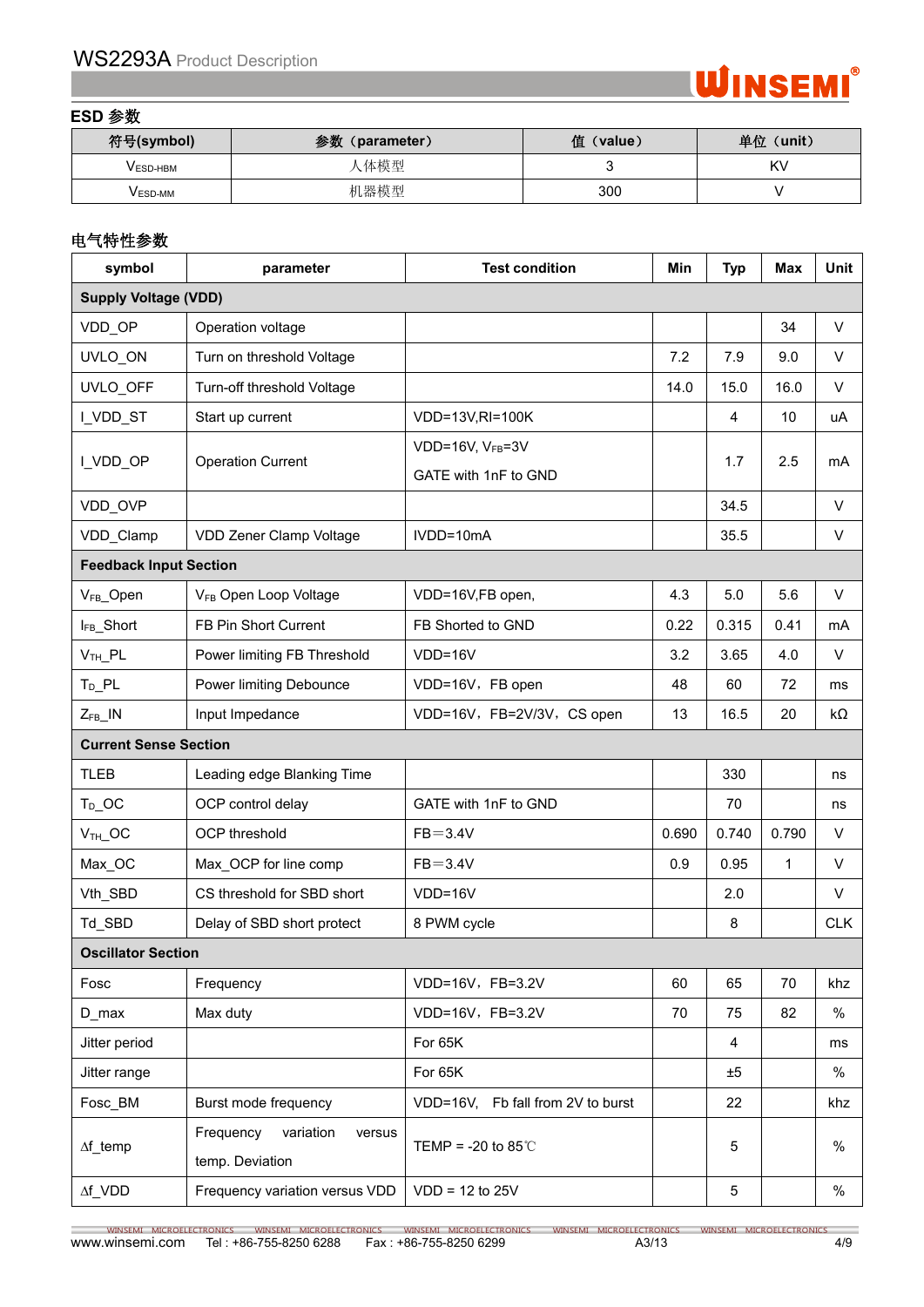

| <b>Thermal protection</b>  |                              |                                 |      |     |      |              |
|----------------------------|------------------------------|---------------------------------|------|-----|------|--------------|
| T_shutdown                 | Thermal shutdown temperature |                                 |      | 150 |      | $^{\circ}$ C |
| <b>RT</b> section          |                              |                                 |      |     |      |              |
| I_RT                       | RT source current            | VDD=16V, RT<1.1V                | 95   | 100 | 105  | uA           |
| Vth_OTP                    | RT low protection            | VDD=16V, RT fall from 1.2V      | 0.95 | 1   | 1.05 | V            |
| Vth_OVP                    | RT high protection           | VDD=16V, RT rise from 1.5V      | 1.6  | 2.1 | 2.6  | V            |
| RT_float                   | RT floating voltage          | VDD=16V                         | 1.1  | 1.3 | 1.5  | V            |
| I_RT_sink                  | RT sink current @ clamp      | VDD=16V, RT=2.1V                |      | 135 |      | uA           |
| TD_RT                      | Delay for RT protection      | 8 CLK cycle                     |      | 8   |      | <b>CLK</b>   |
| <b>GATE Output Section</b> |                              |                                 |      |     |      |              |
| <b>VOL</b>                 | Output voltage Low           | $VDD = 16V$ , $Io = -20mA$      |      |     | 0.8  | $\vee$       |
| <b>VOH</b>                 | Output voltage high          | $VDD = 16V$ , $Io = 20mA$       | 9    |     |      | V            |
| VClamp                     | Output clamp voltage         | $VDD = 20V$                     | 11   | 13  | 14.5 | V            |
| Tr                         | Rising time                  | VDD = 16V, GATE with 1nF to GND |      | 635 |      | ns           |
| Tf                         | Falling time                 | VDD = 16V, GATE with 1nF to GND |      | 105 |      | ns           |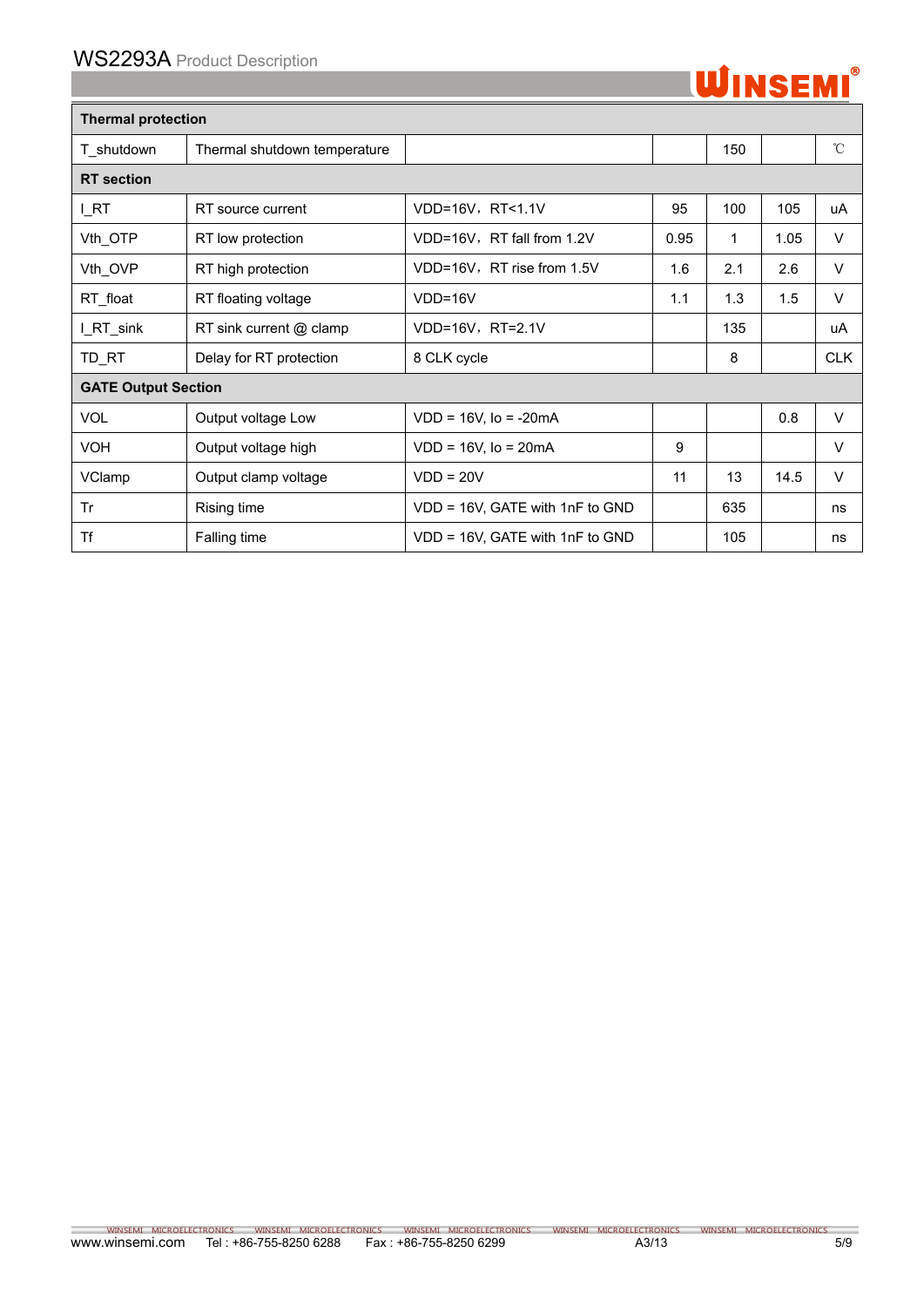## INSFM

#### 功能描述

WS2293A 是一款高集成度、高性能的电流模式 PWM 控 制器芯片。适用于电源适配器等中小功率(60W 以下)的开 关电源设备与开关电源转换器。极低的启动电流与工作电流、 以及轻载或者无负载情况下的 burst mode 功能,都能有效的 降低开关电源系统的待机功耗,提高功率转换效率,从而使得 WS2293A 可以满足能效 6 的效率要求,并实现待机功耗小于 75mW。内置的同步斜坡补偿、反馈引脚的前沿消隐等功能不 仅能减少开关电源系统的元器件数目,还增加了系统的稳定 性,避免谐波振荡的产生。WS2293A 还提供了多种全面的可 恢复保护模式。主要特点功能描述如下。

#### 启动电流和启动控制

WS2293A 的启动电流设计得很小 (4uA), 因此 VDD 能 很快充电上升到脱离 UVLO 的域值电压以上,器件可以实现 快速启动。大阻值的启动电阻可以被用来减少功耗,并且在应 用中可以简化启动电路的设计,实现可靠的启动。对于一个典 型的通用的 AC/DC 电源适配器设计(输入电压范围 90VAC-264VAC), 一个 2MΩ, 0.125W 启动电阻可以和一个 VDD 电容一起提供快速和低功耗的启动设计方案。

#### 工作电压

WS2293A 具有很宽的工作电压范围(7.7V-34V),因此相 同的变压器参数可以满足不同输出电压规格的系统要求,从而 方便了变压器的设计和提高了系统的兼容性。

#### 工作电流

WS2293A 具有很低的的工作电流(65KHz 时为 1.7mA), 在待机时芯片电流降至 0.9mA。低工作电流,以及 burst mode 控制电路可以有效地提高开关电源的转换效率;并且可以降低 对 VDD 保持电容的要求。

#### 软启动(**Soft-start**)

在芯片上电时,过流保护阈值会分 8 步逐步上升,每步持 续时间为 32 个开关周期,从而有效抑制了启动时的电流尖峰, 降低了元件的应力,使系统工作更加稳定

#### 脉冲模式(**Burst Mode**)

在无负载或者轻负载的情况下,开关电源中的大部分功耗 来自于 MOSFET 的开关损耗、变压器的磁心损耗、以及缓冲

电路的损耗。功耗的大小与一定时间内 MOSFET 的开关次数 成正比。减少开关次数也就减少了功耗,节约了能源。

WS2293A 内置的 Burst Mode 功能,可以根据负载情况 自动调节开关模式。当系统处于无负载或者轻/中负载下,FB 端的输入电压会处于脉冲模式(Burst Mode)的域值电压之 下。根据这个判断依据,器件进入脉冲模式控制。栅极驱动输 出端只有在 VDD 电压低于预先设定的电平值,或者 FB 输入 端被激活的情况下才会有输出。其他情况下,栅极驱动输出保 持长关的状态以减少功耗,从而尽可能地减少待机功耗。高频 开关的特性也减少了工作时的音频噪声。

#### 优化的降频及抖频控制方法

WS2293A 内置了 65KHz 的最高工作频率,并优化了降 频与抖频的控制方法,传统的 PWM 控制 IC,其抖频范围会 随频率的降低而线性地降低,从而导致在中、轻载时由于频率 较低、抖频范围很小,EMI 性能明显变差;WS2293A 采用专 利技术,优化了抖频与降频的关系曲线,使得在全负载范围内 都能保持良好的 EMI 性能。



#### 电流检测和前沿消隐

WS2293A 内 部 具 有 逐 周 电 流 限 制 ( Cycle-by-Cycle Current Limiting)功能。开关电流通过检测电阻输入到SENSE 引脚。引脚内部的前沿消隐电路可以消除 MOSFET 开启瞬间 由于 snubber 二极管反向恢复造成的感应电压毛刺,因此 SENSE 输入端的外接 RC 滤波电路可以省去。限流比较器在 消隐期间被禁止而无法关断外部 MOSFET。PWM 占空比由 电流检测端的电压和 FB 输入端的电压决定。

#### 内部同步斜坡补偿

WINSEMI MICROELECTRONICS WINSEMI MICROELECTRONICS WINSEMI MICROELECTRONICS WINSEMI MICROELECTRONICS WINSEMI MICROELECTRONICS

PWM 产生过程中, 内置的斜坡补偿电路可以在电流检测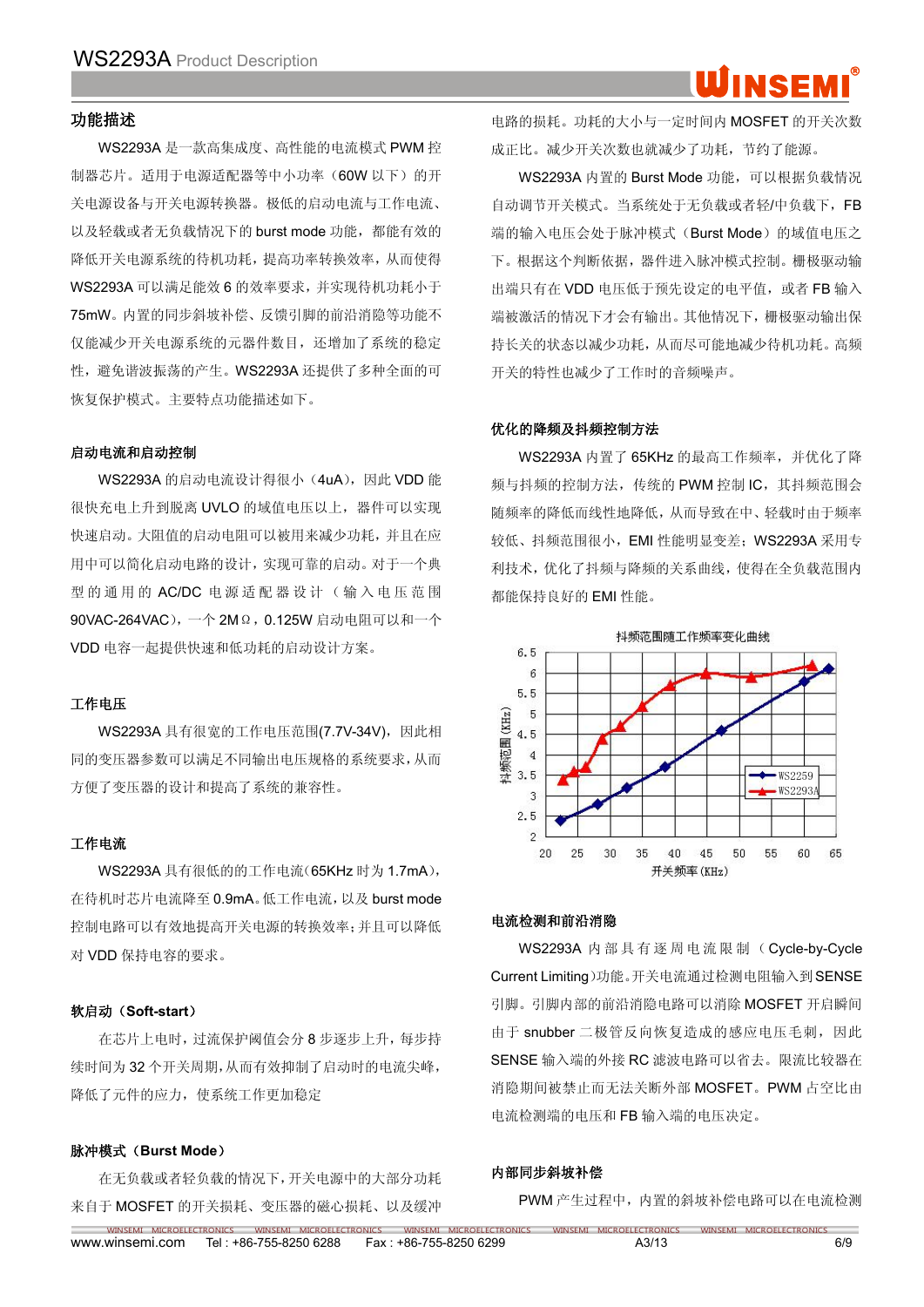# INSER

输入端的电压基础上叠加斜坡电压。这极大地增强了 CCM 下 闭环的稳定性,避免了谐波振荡,减少了输出纹波电压。

#### **CS** 开路及次边肖特基短路保护

当 CS 开路时,上电后 WS2293A 将不会发出任何脉冲; 当次边肖特基短路时,WS2293A 将会在 8 个脉冲周期后进入 保护状态;以上两种保护均会进入 UVLO 自动重启模式,直 至异常消失。

#### **RT** 引脚保护设置**(OTP** 与 **OVP)**

WS2293A 通过 RT 引脚提供外部可编程的 OTP、OVP 保护。RT 引脚会流出 100uA 电流,可接一个 NTC 电阻可实 现外部可调的 OTP, 当 RT 电压低于 1.0V 时, 系统会进入保 护;当次边消磁时,RT 引脚高于 2.1V 时也会进入保护,可 通过一个二极管和一个 zener 管连接到辅助线圈来实现外部 可调的 OVP 保护: 为了避免对 OTP 的干扰, zener 电压需要 高于正常工作时辅助的最高电压,并留有 3V 以上余量;以便 保证正常工作时,没有电流从 zener 流到 RT 引脚;如果无需 用到以上两个功能,RT 引脚可以悬空。

#### 栅极驱动

WS2293A 的 GATE 引脚连接到外部 MOSFET 的栅极以

实现开关控制。太弱的栅驱动强度会导致过大的开关损失,而 太强的驱动会产生过大的 EMI。WS2293A 通过内建图腾柱栅 极驱动电路的优化设计,实现了输出强度和死区时间控制两者 之间的良好折中。优越的软开关技术有效地抑制了每个周期开 启时的电流尖峰,从而可以更容易的设计出理想的低待机损耗 和 EMI 系统。WS2293A 还在栅极驱动输出端内置了 13V 的 嵌位电路,有效地保护了外接 MOSFET 开关管并进一步降低 损耗。

#### 保护控制

WS2293A 提供了全面的保护特性,系统可以获得最高可 靠性。其中包括逐周限流保护(OCP),过载保护(OLP), 过温保护(OTP), CS 开路保护,次边肖特基短路保护,片 上 VDD 过压保护(VDD\_OVP)及嵌位(VDD\_clamp)以及低压 关断(UVLO);和外部可编程的 OTP、OVP 保护并锁死。

WS2293A 内置的 OCP 保护电路可以有效地检测 PWM 控制信号的占空比。

在输出过载的情况下,FB 输入电压超过功率限制阈值大 于 TD\_PL 时,控制电路将关断 MOSFET 输出。当 VDD 低于 UVLO 门限电压时器件重启。

VDD 高于阈值时将嵌位。当 VDD 低于 UVLO 门限的时 候,MOSFET 被关断,器件随后进入上电启动程序。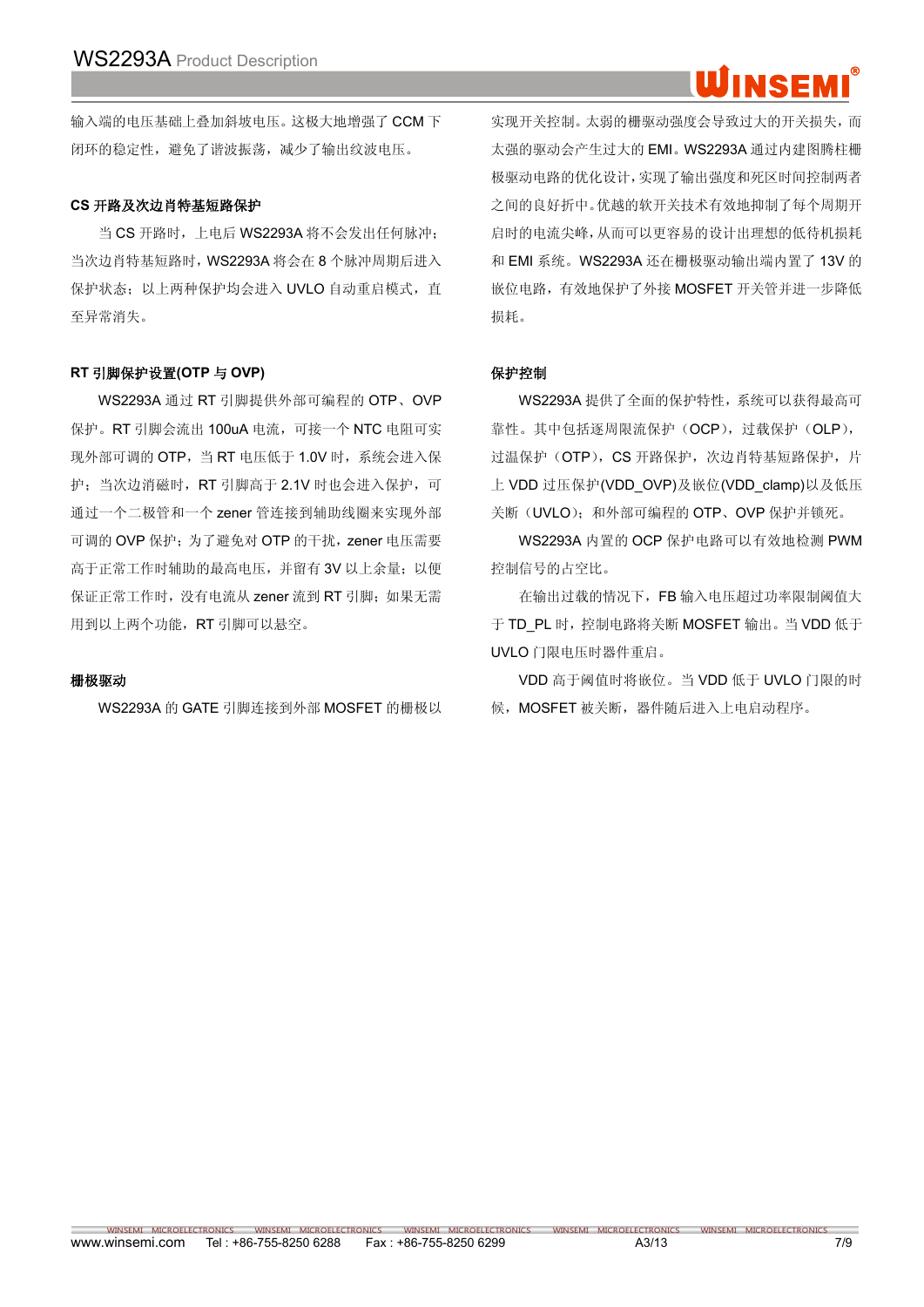

## **SOT23-6** 封装外观图





Unit:mm





|                | Winsemi    |                                  |                             |            |  |  |
|----------------|------------|----------------------------------|-----------------------------|------------|--|--|
|                |            | <b>Dimensions in Millimeters</b> | <b>Dimensions in Inches</b> |            |  |  |
| <b>Symbol</b>  | <b>Min</b> | <b>Max</b>                       | <b>Min</b>                  | <b>Max</b> |  |  |
| A              | 2.72       | 3.12                             | 0.107                       | 0.123      |  |  |
| $\sf B$        | 1.40       | 1.80                             | 0.055                       | 0.071      |  |  |
| $\mathbf C$    | 1.00       | 1.20                             | 0.039                       | 0.047      |  |  |
| A1             | 0.90       | 1.00                             | 0.035                       | 0.039      |  |  |
| A2             | 0.30       | 0.50                             | 0.012                       | 0.020      |  |  |
| <b>B1</b>      | 2.60       | 3.00                             | 0.102                       | 0.118      |  |  |
| <b>B2</b>      | 0.119      | 0.135                            | 0.005                       | 0.005      |  |  |
| C <sub>1</sub> | 0.03       | 0.15                             | 0.001                       | 0.006      |  |  |
| C <sub>2</sub> | 0.55       | 0.75                             | 0.022                       | 0.030      |  |  |
| D              | 0.03       | 0.13                             | 0.001                       | 0.005      |  |  |
| D <sub>1</sub> | 0.30       | 0.60                             | 0.012                       | 0.024      |  |  |
| D <sub>2</sub> |            | 0.25TYP                          |                             | 0.01TYP    |  |  |
| D <sub>3</sub> | 0.60       | 0.70                             | 0.024                       | 0.028      |  |  |

www.winsemi.com Tel : +86-755-8250 6288 Fax : +86-755-8250 6299 A3/13 A3/13 A3/13 WINSEMI MICROELECTRONICS WINSEMI MICROELECTRONICS WINSEMI MICROELECTRONICS WINSEMI MICROELECTRONICS WINSEMI MICROELECTRONICS